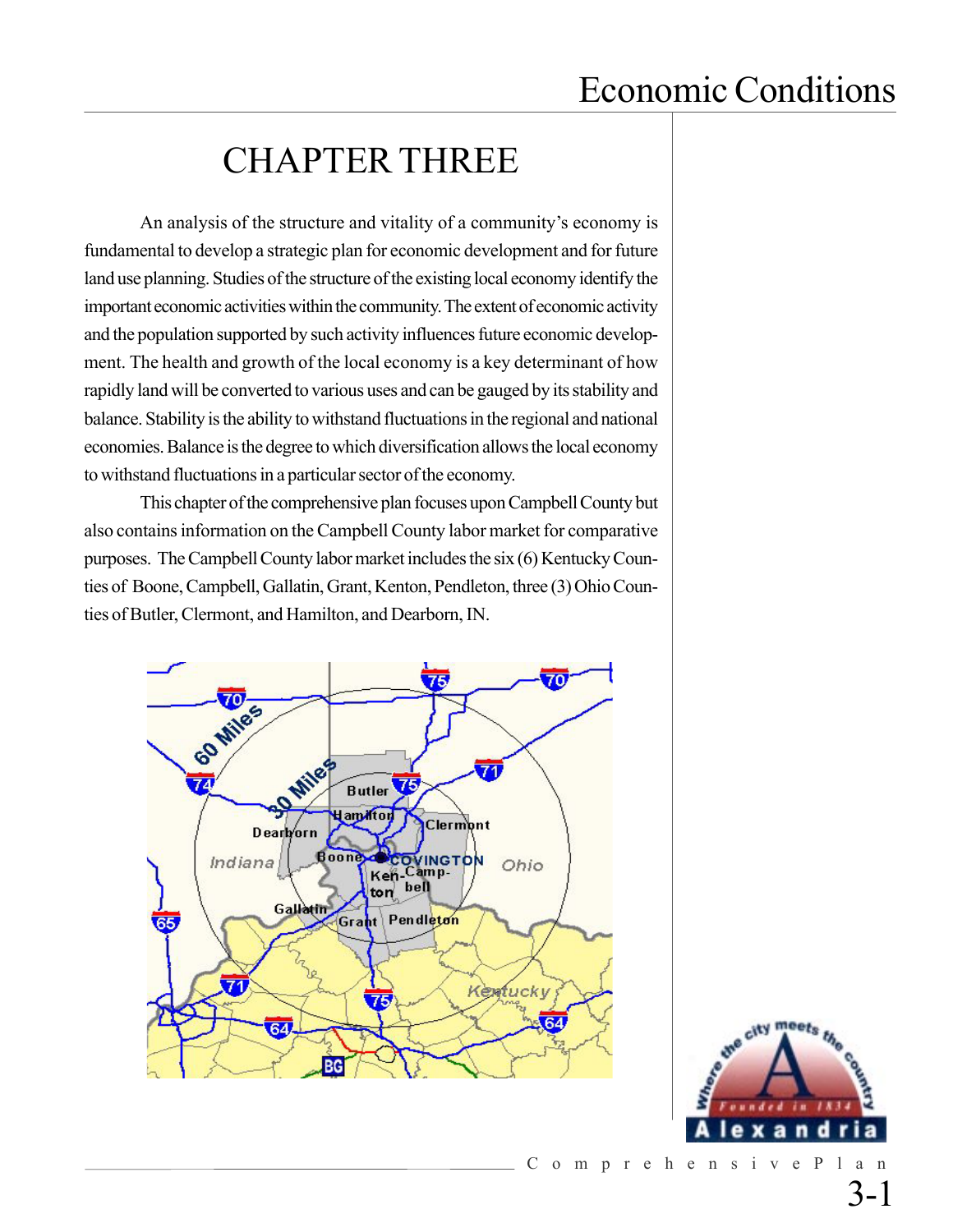### EMPLOYMENT BY INDUSTRY

Employment information at the county level is available for industries covered by unemployment insurance. This generally includes all workers except self-employed individuals, unpaid family members, some student workers, agricultural workers, domestic workers, rail workers, employees of certain religious organizations and some government employees. A summary of employment in industries covered by unemployment insurance for Campbell County from 1990 to 2001 is shown in Figure 3-1.

Campbell County gained a total of 4,329 jobs, a 20.7% increase, from 1990 to 2001. As of 2001, the *Services* sector provided the largest number of jobs accounting for 37.5% of the jobs in the county covered by unemployment insurance. The sector providing the second largest number of jobs was *Utilities, Trade, and Transportation.* As the reporting method for these figures has been modified, it is difficult to attribute rising employment trends to one sector or another. In 1990 and 1995, categories included *Wholesale and Retail Trade* but did not include the *Information* sector. In 2001, the *Information* Sector was added and the *Wholesale and Retail Trade* sector jobs were broken into separate categories thus significantly increasing employment in the *Utilities, Trade, and Transportation* and *Services* sectors. Thus increased employment in a particular sector may not accurately reflect an actual gain in the number of jobs, but rather reflects the change in job categorization.

*Manufacturing* jobs are the highest paying with an average weekly wage of \$813.02. This is evident in Figure 3-2 which shows average weekly wages by industry for the period of 1990 to 2001. As stated in the previous paragraph, the industries that ranked first and second in terms of the number of jobs created in Campbell County were *Services* and *Utilities, Trade, and Transportation*. Unfortunately, jobs in both of these sectors pay the lowest wages. In 2001, the *Utilities, Trade, and Transportation* sector paid the second lowest wages (\$461.05). *Services* paid the third lowest wages (\$478.06) and depends upon the recirculation of local dollars rather than bringing new dollars into the local economy. Figure 3- 2 also shows that the overall average weekly wages in Campbell County increased by 53% from 1990 to 2001. However, the overall average weekly wages (\$558.28) in the county are slightly lower than the average for the state overall (\$571.30).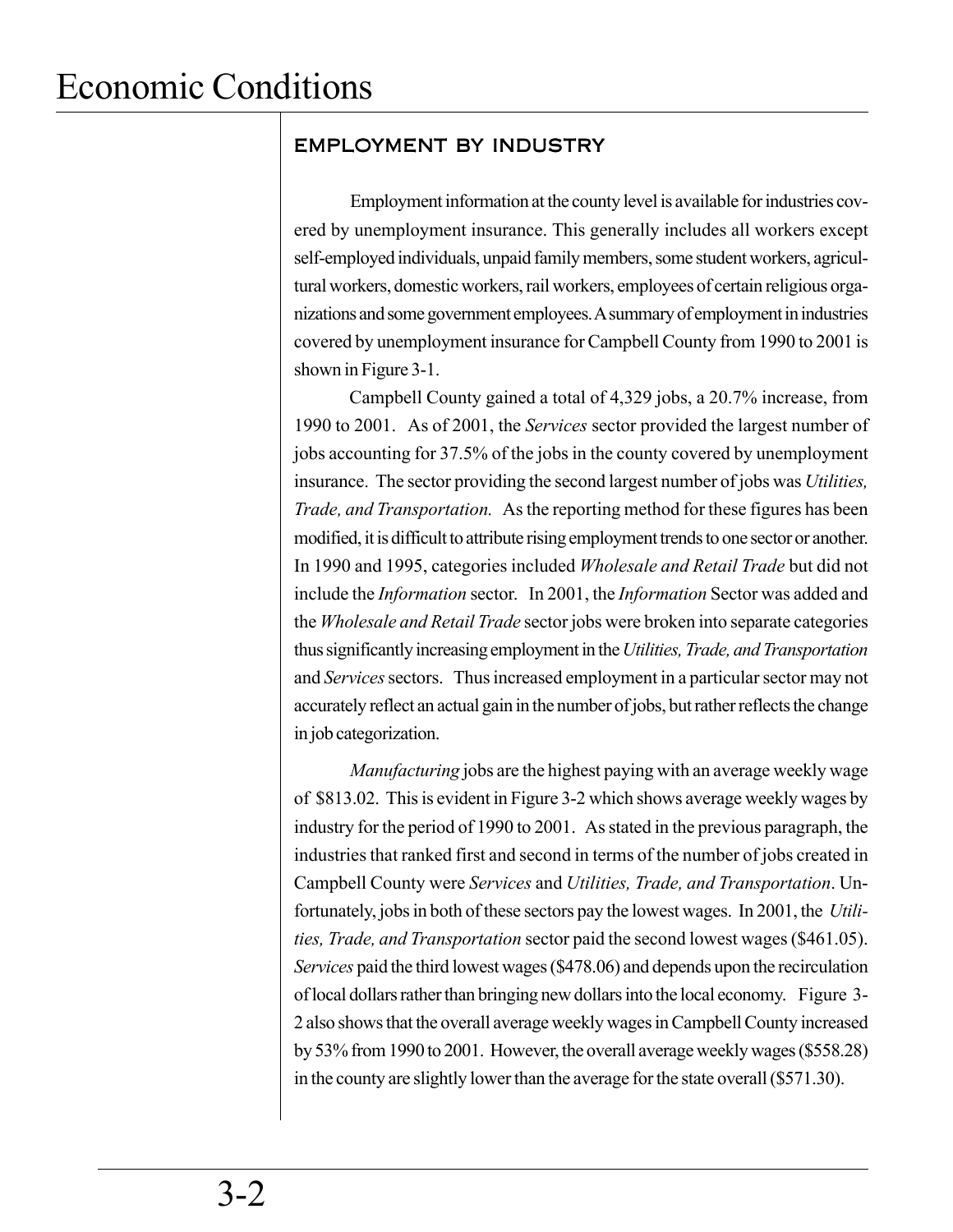#### MANUFACTURING

According to the Kentucky Cabinet for Economic Development, *2004 Directory of Manufacturers* (released February 12, 2004), there were a total of fifty-four (54) manufacturing firms in Campbell County in 2004. Of this number, three (3) are located just south of Alexandria city limits and employ approximately 647 persons. Table 3-1 lists each major manufacturing firm, the date the local facility was established, the firm's primary products, and the average employment (note: dates vary between companies). As shown in Figure 3-1, the manufacturing sector of the economy had an increase of 252 jobs (19.5%) from 1990 to 2001 in Campbell County. Therefore, vitality of this sector of the local economy is important as it provides a large number of jobs and has the highest average weekly wages (\$813.02) of all jobs covered by unemployment insurance in Campbell County. Out of the Northern Kentucky Counties in the labor market area, Campbell County is ranked second in the amount of average weekly wages for the manufacturing sector of the economy. Kenton County had the highest average manufacturing wages at \$828.68 per week. Boone County ranked the lowest of the three (3) counties with average weekly wages of \$767.00 in the manufacturing sector of the economy.

#### WHOLESALE AND RETAIL **TRADE**

The U.S. Department of Commerce periodically conducts a census of sales in the retail, service industry, manufacturing and wholesale trade sectors. The latest such census was conducted in 1997. A subsequent update was conducted 2002 but has not been published yet. It is important to note that the Census, prior to 1997, utilized SIC Codes to delineate business types. However, in 1997 the U.S. Census Bureau adopted the NAICS categorizations of businesses. The adoption of this new classification system breaks time series since the data collected using the new definitions and codes are not identical to those used in previous economic census'. While some categories under NAICS correlate to the previously used SIC codes, many have no direct correlation. Although, time series data needs to be maintained for comparability, the U.S. Census Bureau has determined that accurate comparisons cannot be made until previous census' are reclassified. As of the writing of the comprehensive plan, this reclassification has not occurred. Therefore, this section will discuss the 1987 and 1997 Census findings without directly comparing them or discussing them in terms of overall economic trends.



3-5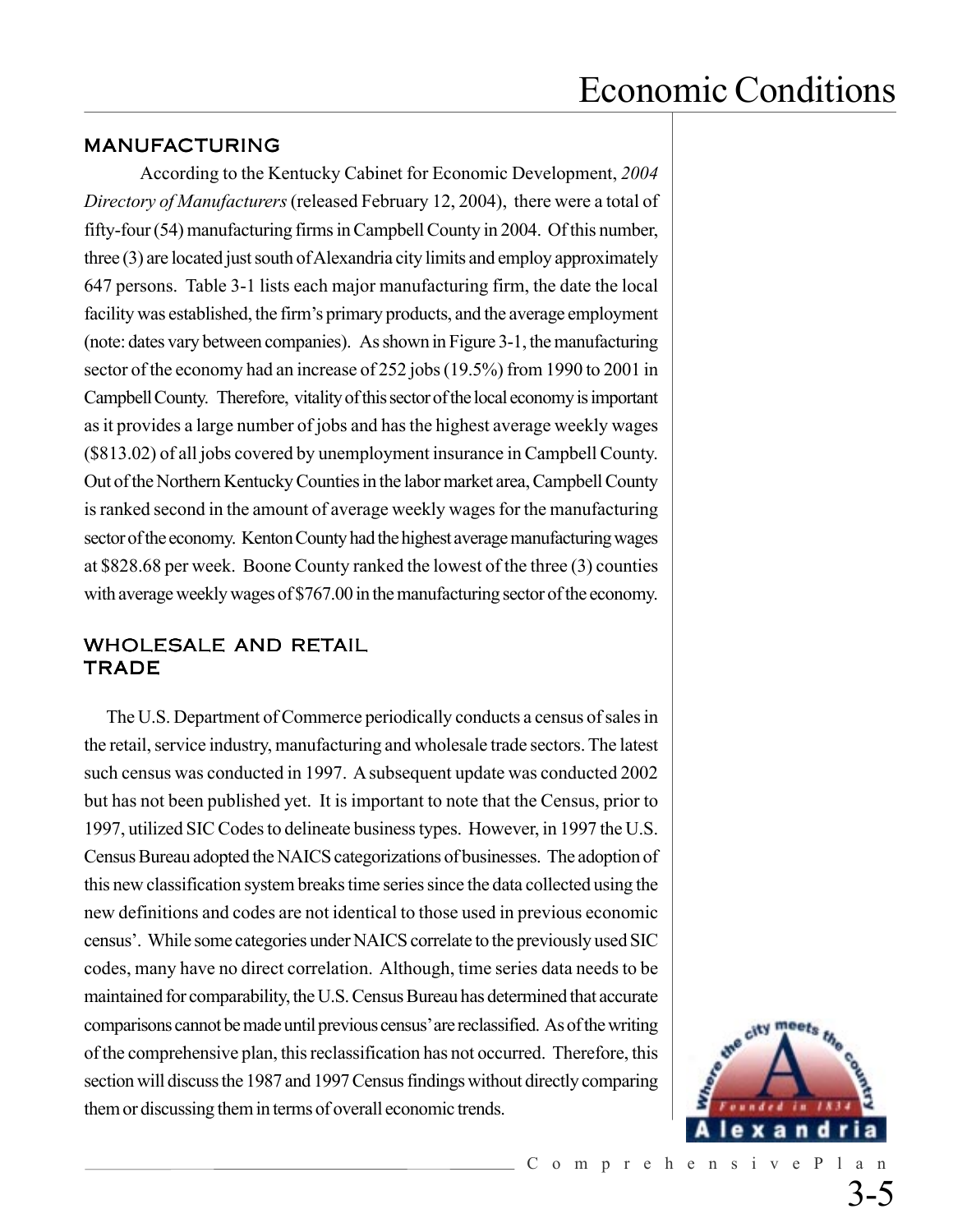In 1987, it was reported that there were sixty-five (65) wholesale establishments in Campbell County with sales of \$165,915,000. In 1997, the number of establishments categorized as "wholesale" were reported as eight (8) with a sales of \$21,993,000. The decrease in the number of establishments and sales in the wholesale sector can most likely be attributed to the change in the U.S. Census Bureau's classification, and not a decline of this sector of the local economy.

 In 1987, there were 423 retail trade establishments in Campbell County with total sales of \$374,773,000. This number decreased to 266 in 1997 with sales of \$644,097,000. Although it appears, due to the U.S. Census reclassification, that the number of establishments decreased, the amount of sales reported in 1997 is shown to have increased by approximately 71.86%.

 Table 3-2 provides Census information for retail trade establishments by type for 1997. Again, it is important to note that 1987 and 1997 cannot accurately be compared due to the reclassification of businesses from SIC to NAICS.

#### **TABLE 3-2**

| <b>Number</b> | <b>Sales (\$000)</b> |
|---------------|----------------------|
| 33            | \$196,909            |
| 12            | \$15,282             |
| 8             | $D^*$                |
| 27            | \$39,759             |
| 54            | \$172,721            |
| 23            | $D^*$                |
| 38            | \$67,208             |
| 27            | \$19,213             |
| 6             | $D^*$                |
| 9             | \$70,971             |
| 21            | $D^*$                |
| 266           | \$644,097            |
|               |                      |

#### **RETAIL ESTABLISHMENTS WITH PAYROLL-1997**

*Source: U.S. Bureau of Census, 1997 Economic Census*

\*\*It is important to note that the total sales/receipts for the service industry sector as a whole and some categories listed above cannot be reported at as data is withheld on some services in order to avoid disclosing data for individual companies.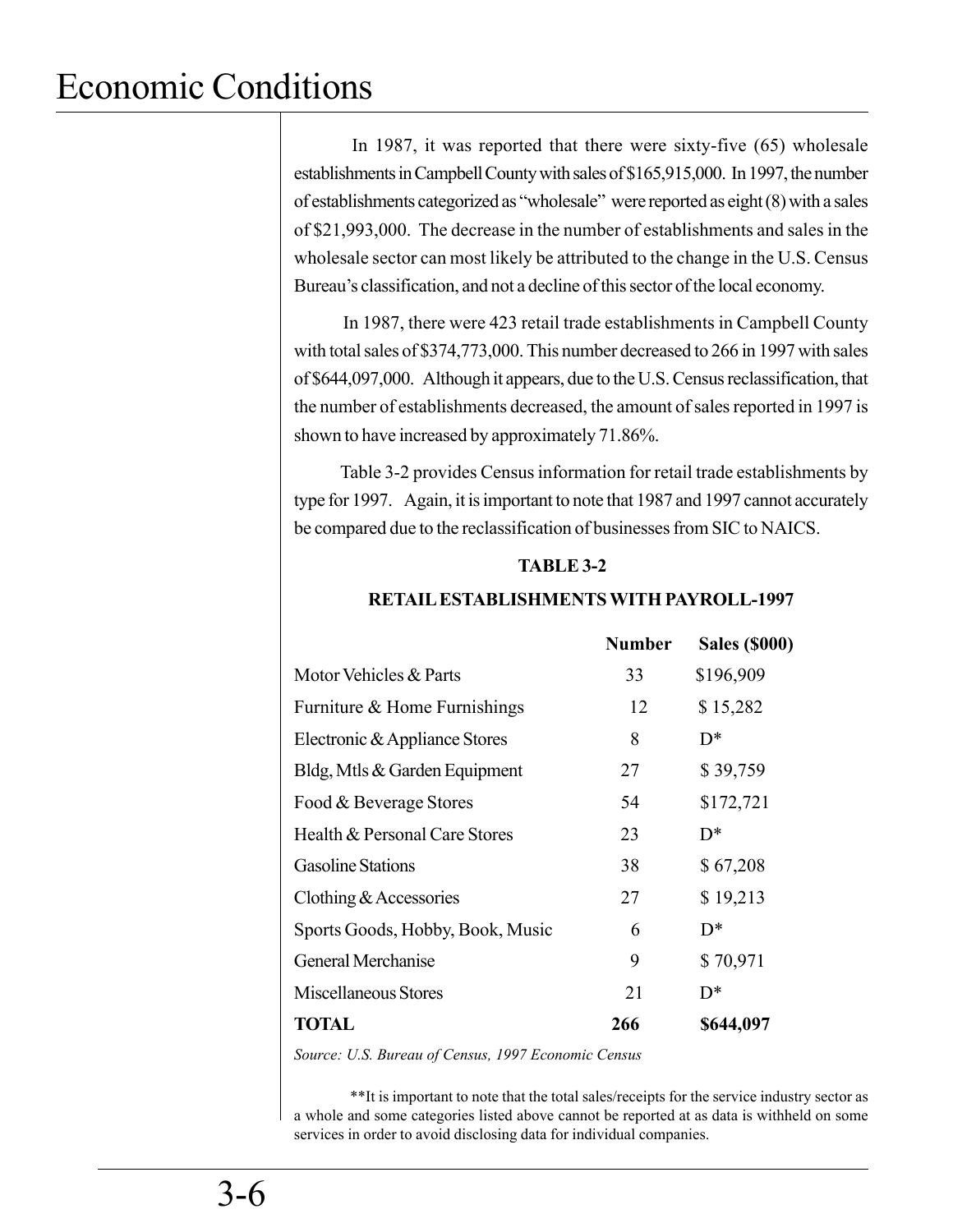#### SERVICE INDUSTRY

In terms of employment, the service industry is one of the fastest growing sectors of the national economy. It is also the most difficult sector to analyze since services are not generally taxed and the majority are classified as small businesses. Until recently, the Department of Commerce conducted a Census of the Service Industry as a whole with several category listings using SIC codes. In 1997, this sector of the economy was broken into separate categories (NAICS codes) as shown below. Again, this reclassification makes it difficult to compare with earlier 1987 or 1992 data. The following is a list of sevice industries located in Campbell County, the number of establishments, and total sales or receipts for each.

#### **TABLE 3-3**

#### **SERVICE INDUSTRY ESTABLISHMENTS WITH PAYROLL- 1997**

| <b>CATEGORY</b>                                                                  | <b>NUMBER</b> | TOTAL<br><b>SALES/RECEIPTS</b> |
|----------------------------------------------------------------------------------|---------------|--------------------------------|
| Accommodations (7) and<br>Food Service (162)                                     | 169           | $D^*$                          |
| Arts, Entertainment and Recreation                                               | 23            | $D^*$                          |
| Health Care and Social Assistance                                                | 117           | \$84,474,000                   |
| Professional, Scientific, and<br><b>Technical Services</b>                       | 101           | \$29,975,000                   |
| Administrative & Support,<br>Waste Management and<br><b>Remediation Services</b> | 52            | \$43,892,000                   |
|                                                                                  |               |                                |
| Other (except public administration)                                             | 116           | \$41,054,000                   |

### **TOTAL 578**

*Source: U.S. Bureau of Census, 1997 Economic Census*

\*\*It is important to note that the total sales/receipts for the service industry sector as a whole and some categories listed above cannot be reported at as data is withheld on some services in order to avoid disclosing data for individual companies.



3-12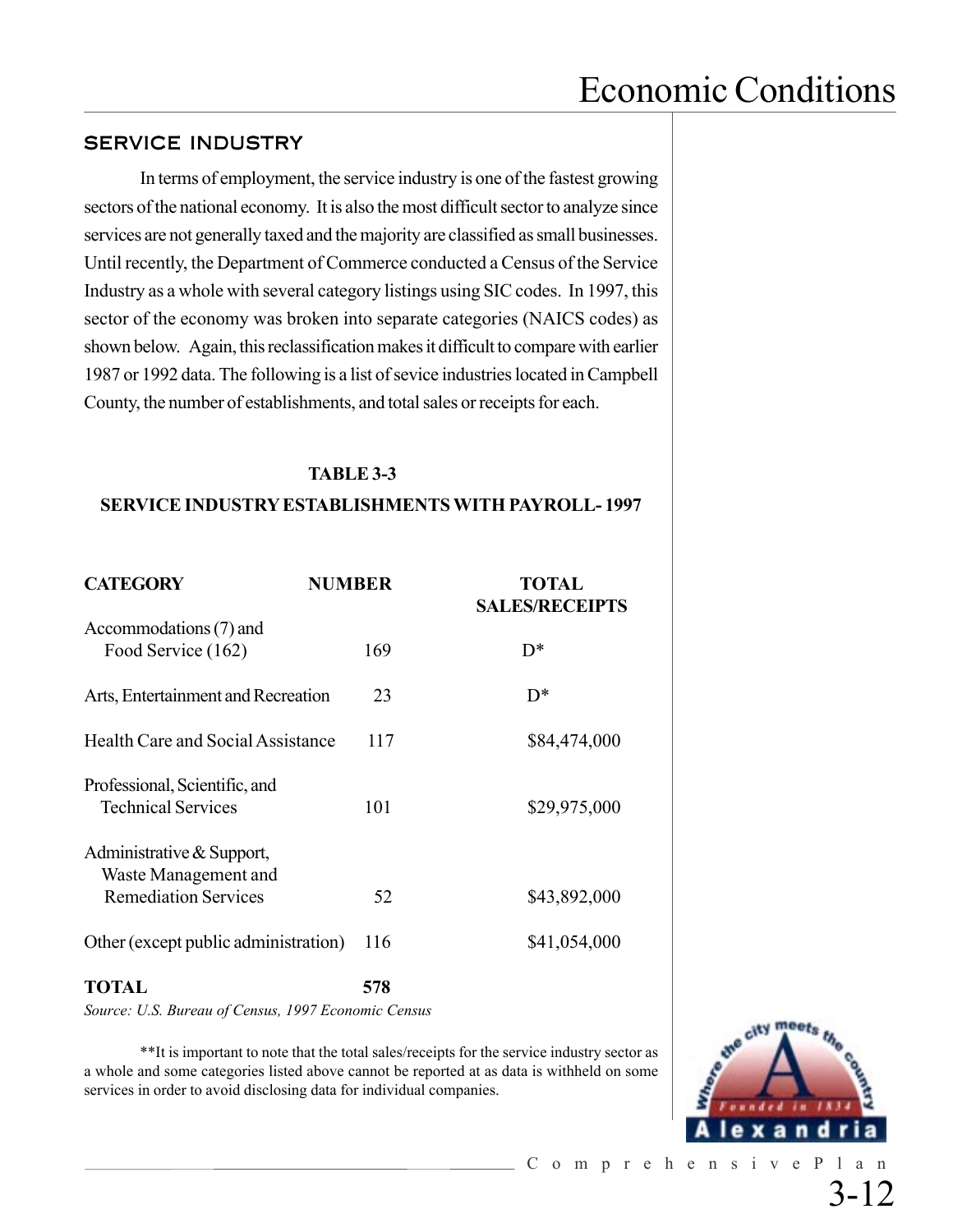### AGRICULTURE

 Table 3-4 presents agricultural statistics for Campbell County. According to the U.S. Department of Commerce's Census of Agriculture, the number of farms in Campbell County has steadily declined since 1982. In 1982, there were 545 farms containing 43,467 acres of farmland and 9,288 acres of harvested cropland. The number of farms decreased to 503 in 1997 (-7.7%) with the number of acres of farmland increasing to 45,108 (3.7%) The number of harvested land has also increased to 11,098 (19.5%). Table 3-3 also presents statistics on major crop and livestock production in the county for 2001-2002. It is important to note that Campbell County ranked 52nd out of 120 counties in terms of Alfalfa Hay production.

 According to estimates of the Kentucky Workforce Development Cabinet, Department for Employment Services, an average of 191 persons, representing less then 1% of workers, were employed in the agricultural industry in Campbell County in the year 2000. This is a decrease of twenty-one (21) workers or 9.9% from 1990.

### TOURISM

 The Kentucky Department of Travel Development analyzes the economic impact of Kentucky's tourism and travel industry. Two key areas analyzed at the county level are travel expenditures and tourism industry employment. Tourism and travel industry employment forCampbell County, the Northern Kentucky Region (13 county area), and Kentucky for the years 1991, 2001, and 2002 estimates are shown on Figure 3-3. Due to improvements to the Ohio riverfront and the development of Newport on the Levee, tourism and travel employment for Campbell County grew at a rate of 137.64% from 1991 to 2001. This increase in travel and tourism employment far exceeds the Northern Kentucky region which increased at a rate of 19.10% (mostly due to Campbell County), and the state overall where employment increased by 11.42%

 Figure 3-4 shows travel expenditures for the same period. A huge increase (1,194.79%) in direct travel expenditures was experienced in Campbell County during the 1991 to 2002 time period. This dramatic increase caused Campbell County, which was ranked 57th out 120 counties in 1995, to be ranked 11th in terms of travel expenditures in 2002. Again, due to river front development, tourism expenditures far exceed that for the state and the Northern Kentucky region which increased 67.57% and 73.01%, respectively, during the same time period.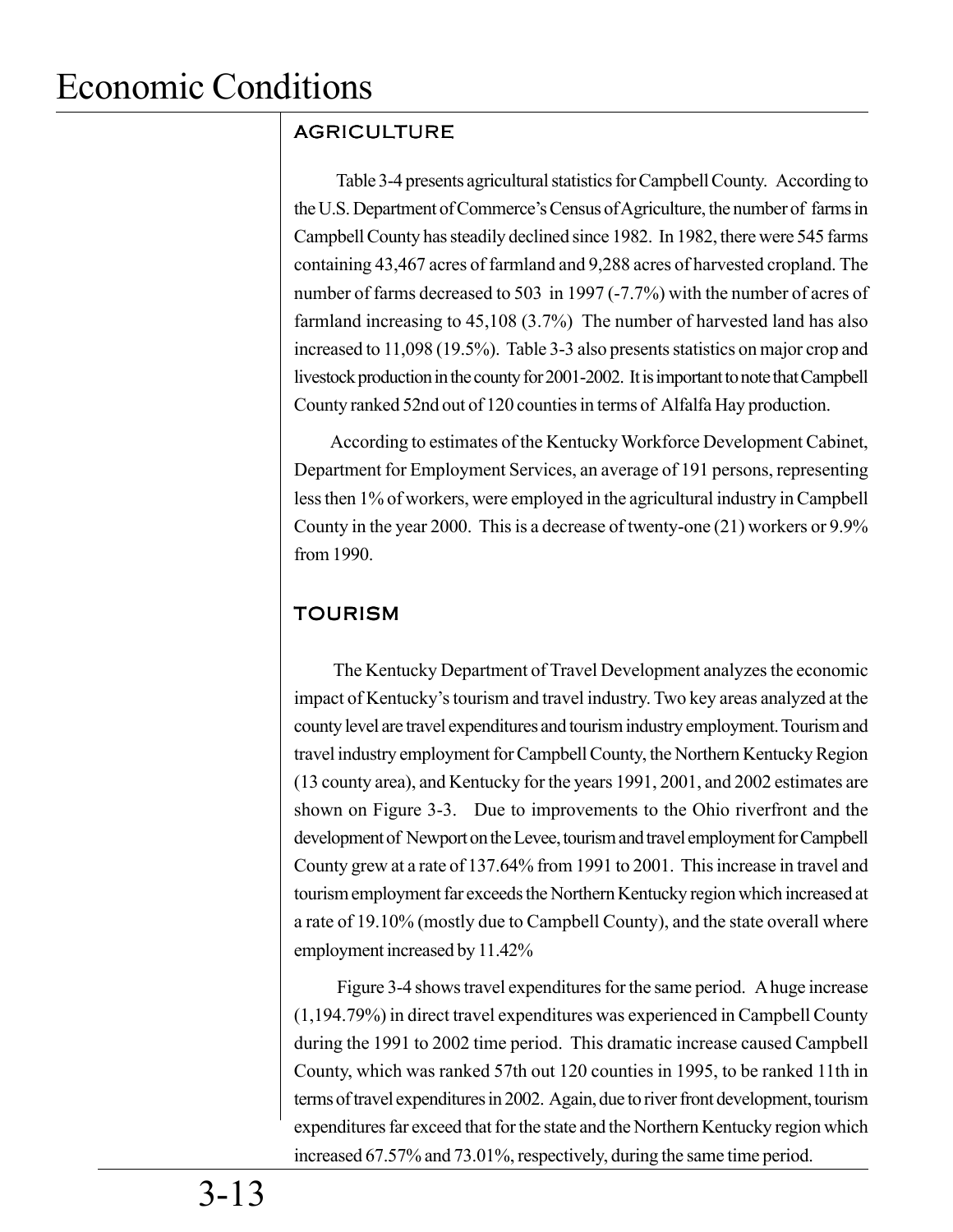#### CIVILIAN LABOR FORCE

The civilian labor force is defined as the sum of both employed and unemployed persons sixteen (16) years of age and older, excluding armed forces personnel and persons in penal and mental institutions, sanitariums and homes for the aged, infirm and needy. Persons "not in the labor force" include those not classified as employed or unemployed and include:

- retired persons;
- persons engaged in their own housework;
- persons not working while attending school;
- persons unable to work because of a long term illness;
- persons discouraged from seeking work because of personal or job market factors; and
- persons who are voluntarily idle.

The labor force characteristics of the State of Kentucky and North Kentucky Counties in the labor market area are shown on Table 3-5. In 2001, Campbell County had a total of 45,825 persons in the civilian labor force. Of this number 43,829 were employed and 1,996 unemployed. Comparatively, Kenton County had the largest civilian labor force (80,409) in the labor market area, while Boone County had the lowest unemployment rate (4.1%).

#### UNEMPLOYMENT

In 2000, there were 45,176 residents in the Campbell County labor force with 1,746 residents being unemployed accounting for 3.9% of the civilian labor force. As can be seen in Table 3-5, Campbell County had a 3.8% annual average unemployment rate in 2002, a .1% decrease from the 2000 U.S. Census. For comparative purposes, the unemployment rates for Campbell County, Labor Market Area, Kentucky and the United States from 1998 to 2002 are shown in Figure 3- 5. This figure shows that the unemployment rate in Campbell County has been consistently lower than the state of Kentucky and the United States but the same or slightly higher than the average unemployment rate for the Labor Market Area. Historically Kentucky's unemployment rate has been higher than the national average. However, it is interesting to note that Kentucky's unemployment rate was lower than the U.S. rate overall from 1992 until 1996.

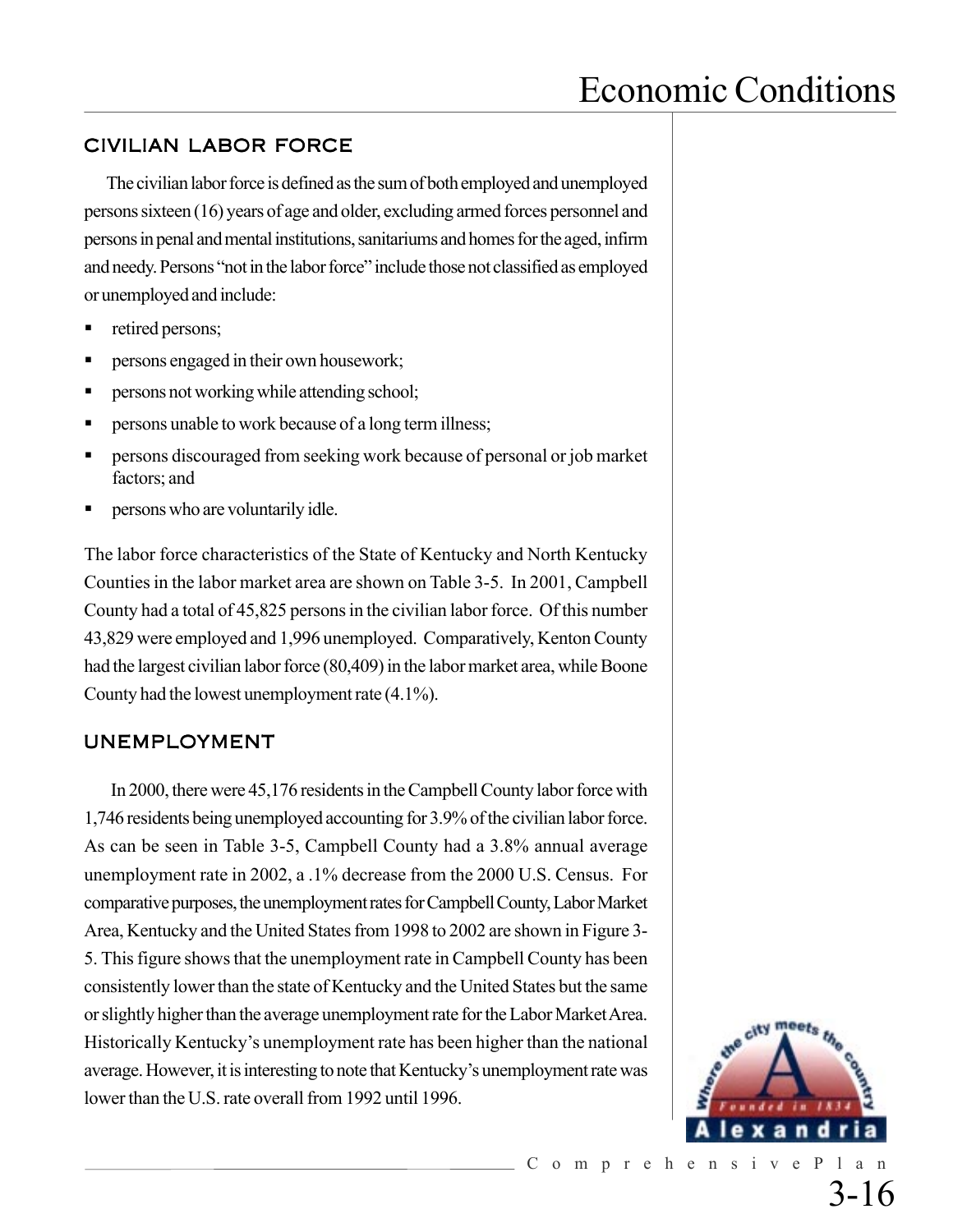### EMPLOYMENT OF CAMPBELL COUNTY RESIDENTS

The civilian labor force of Campbell County is employed in a wide range of industries (Table 3-6). This information is obtained from the 2000 U.S. Census and does not reflect the location of employment. As of 2000, there were 43,371 employed persons 16 and over. At this time, the majority of the Campbell County residents were employed in *Educational, Health, and Social Services* (18.9%) , *Manufacturing* (13.3%), and *Retail Trade* (11.5%). The industry with the lowest percentage of employment (0.4%) was the *Agriculture, Forestry, Fishing and Hunting, Mining* sector.

Employment statistics for the City of Alexandria are similar to Campbell County. In 2000, the top three employment industries for the City of Alexandria were: *Educational, Health, and Social Services* (23.1%) , *Manufacturing* (12.6%), and *Retail Trade* (8.9%). The industry with the lowest percentage (0.1%) of employment was the *Agriculture, Forestry, Fishing and Hunting, Mining* sector.

### COMMUTING PATTERNS

Table 3-7 details the commuting patterns of Campbell County residents in 2000. At this time there were 42,820 workers who lived in Campbell County. Of this number, the majority (63.9%) of workers living in the county worked elsewhere. Of the 26,909 workers who work in the county, 61.7% commute into the county from other Kentucky Counties.

#### **TABLE 3-7 CAMPBELL COUNTY WORKERS 16 AND OVER BY PLACE OF WORK**

| Work and live in Campbell County<br>Work in KY outside of County<br>Work outside of KY<br><b>Total working residents</b> | #<br>15,474<br>10,341<br>17,005<br>42,820 | $\frac{0}{0}$<br>36.1%<br>24.2%<br>39.7%<br>100% |
|--------------------------------------------------------------------------------------------------------------------------|-------------------------------------------|--------------------------------------------------|
| Total commuting into Campbell County                                                                                     | 11,435                                    | 42.5%                                            |
| Total working and living in Campbell County                                                                              | 15,474                                    | 57.5%                                            |
| <b>Total workers in Campbell County</b>                                                                                  | 26,909                                    | 100%                                             |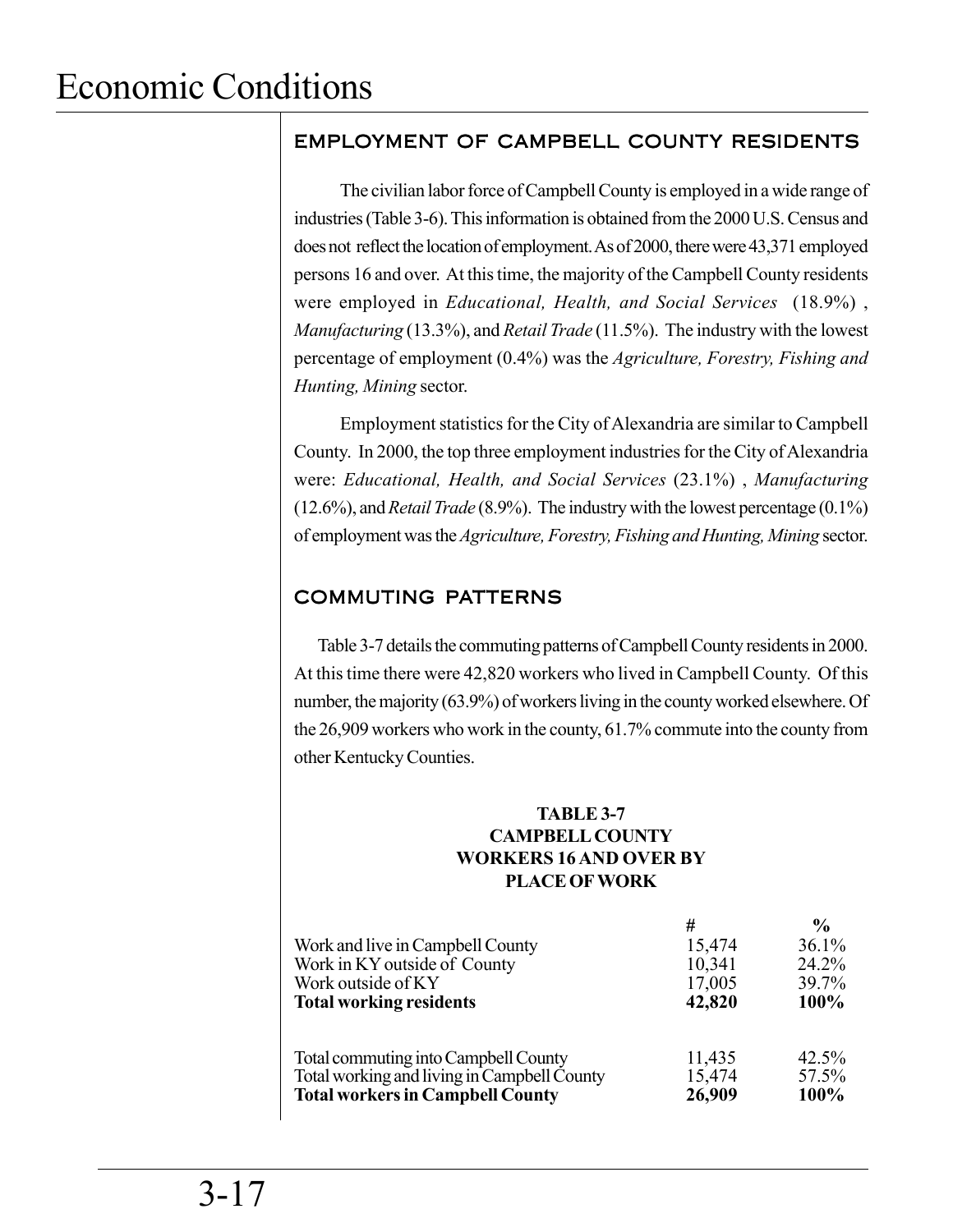Tables 3-8 examines the commuting patterns of workers residing in Campbell County. The majority of Campbell County residents commute into other Ohio Counties for employment. Of this number, 87.9% commute into Hamilton County to work.

#### **TABLE 3-8 PRIMARY AREAS THAT CAMPBELL COUNTY RESIDENTS COMMUTE TO**:

| <b>KENTUCKY</b>       | <b>TOTAL 10,341</b> |
|-----------------------|---------------------|
| <b>Kenton County</b>  | 5,782 workers       |
| <b>Boone County</b>   | 4,062 workers       |
| Pendleton County      | 208 workers         |
| <b>Mason County</b>   | 50 workers          |
| <b>Fayette County</b> | 38 workers          |
| <b>OTHER STATES</b>   | <b>TOTAL 17,005</b> |
|                       |                     |
| Hamilton, OH          | 14,946 workers      |
| Butler, OH            | 652 workers         |
| Clermont, OH          | 579 workers         |
| Montgomery, OH        | 82 workers          |

Table 3-9 shows the primary areas that Campbell County workers, not living in the county, commute from. The majority (61.7%) of Campbell County workers commute from other Kentucky Counties. The majority of those commuting from out of the state into Campbell County are from Hamilton County, OH.

#### **TABLE 3-9 PRIMARY AREAS THAT CAMPBELL COUNTY WORKERS COMMUTE FROM**:

| <b>KENTUCKY</b>       | <b>TOTAL 7,061</b> |
|-----------------------|--------------------|
| <b>Kenton County</b>  | 3,921 workers      |
| <b>Boone County</b>   | 1,150 workers      |
| Pendleton County      | 921 workers        |
| <b>Bracken County</b> | 567 workers        |
| <b>Grant County</b>   | 191 workers        |
| <b>OTHER STATES</b>   | <b>TOTAL 4,374</b> |
| Hamilton, OH          | 2,739 workers      |

Clermont, OH 744 workers Butler, OH 318 workers Dearborn, IN 135 workers Brown, OH 73 workers



ComprehensivePlan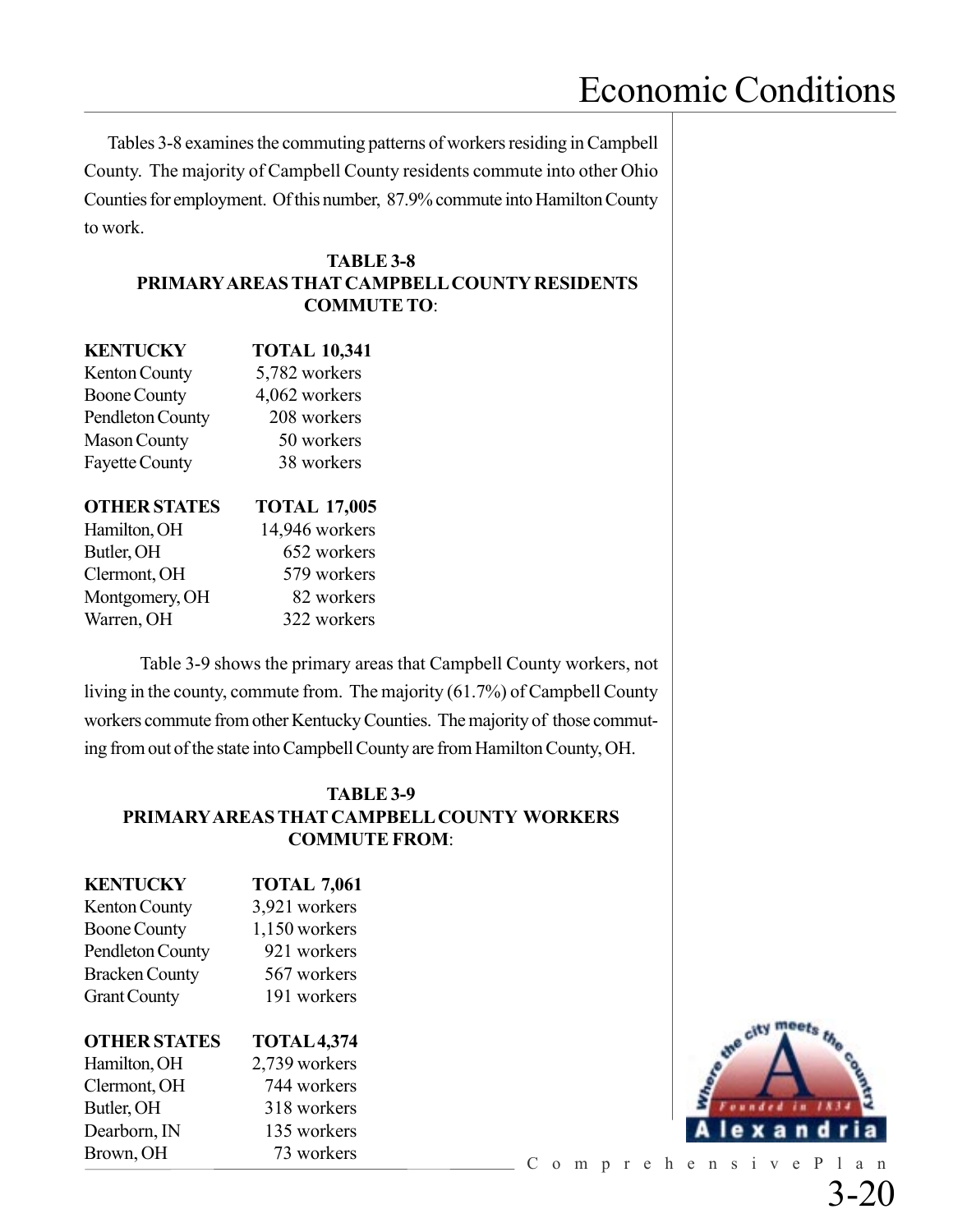As reported by the 2000 U.S. Census for Campbell County, the preferred method of transportation to work is by car, truck or van with 33,870 residents (79.1%) driving to work alone and 4,872 residents (11.4%) carpooling. A total of 1,543 (3.6%) of Campbell County residents used public transportation. An additional 1,232 residents (2.9%) indicated that they walk to work. A total of 307 (.7%) persons indicated that they use other means to get to work. In 2000, the mean travel time to work was 23.9 minutes. Residents working at home accounted for 2.3% of workers.

 Commuting statistics for residents of the City of Alexandria were similar to that of Campbell County. In Alexandria, the preferred method of transportation to work is by car, truck or van with 3,655 residents (85.1%) driving to work alone and 404 residents (9.4%) carpooling. A total of 62 (1.4%) of Alexandria residents used public transportation. An additional 62 residents (1.4%) indicated that they walk to work. A total of 7 (.2%) persons indicated that they use other means to get to work. In 2000, the mean travel time to work was 28.7 minutes. Residents working at home accounted for 2.4% of workers.

### MONETARY INCOME

There are two methods of determining per capita income. The first is on the basis of monetary income alone. This is the method used by the U.S. Census Bureau. Total monetary income includes wages and salaries, net farm and non-farm self-employment, interest dividend, net rental income, social security and all other regularly received income such as pensions, unemployment compensation and alimony. Receipts not counted include various "lump sum" payments such as capital gains and inheritances. The total represents the amount of income received before deductions. Table 3-10 shows the per capita income and median household incomes for Kentucky, Campbell County and the labor market area according to the U.S. Census Bureau based on monetary income. According to the 2000 U.S. Census, both the per capita and median household income in Campbell County were higher than the state overall but lower than other Northern Kentucky Counties and the City of Alexandria. Out of the counties, Boone County had the highest per capita and median household incomes. However, the City of Alexandria had the highest median household income of all the jurisdictions listed in Table 3-10.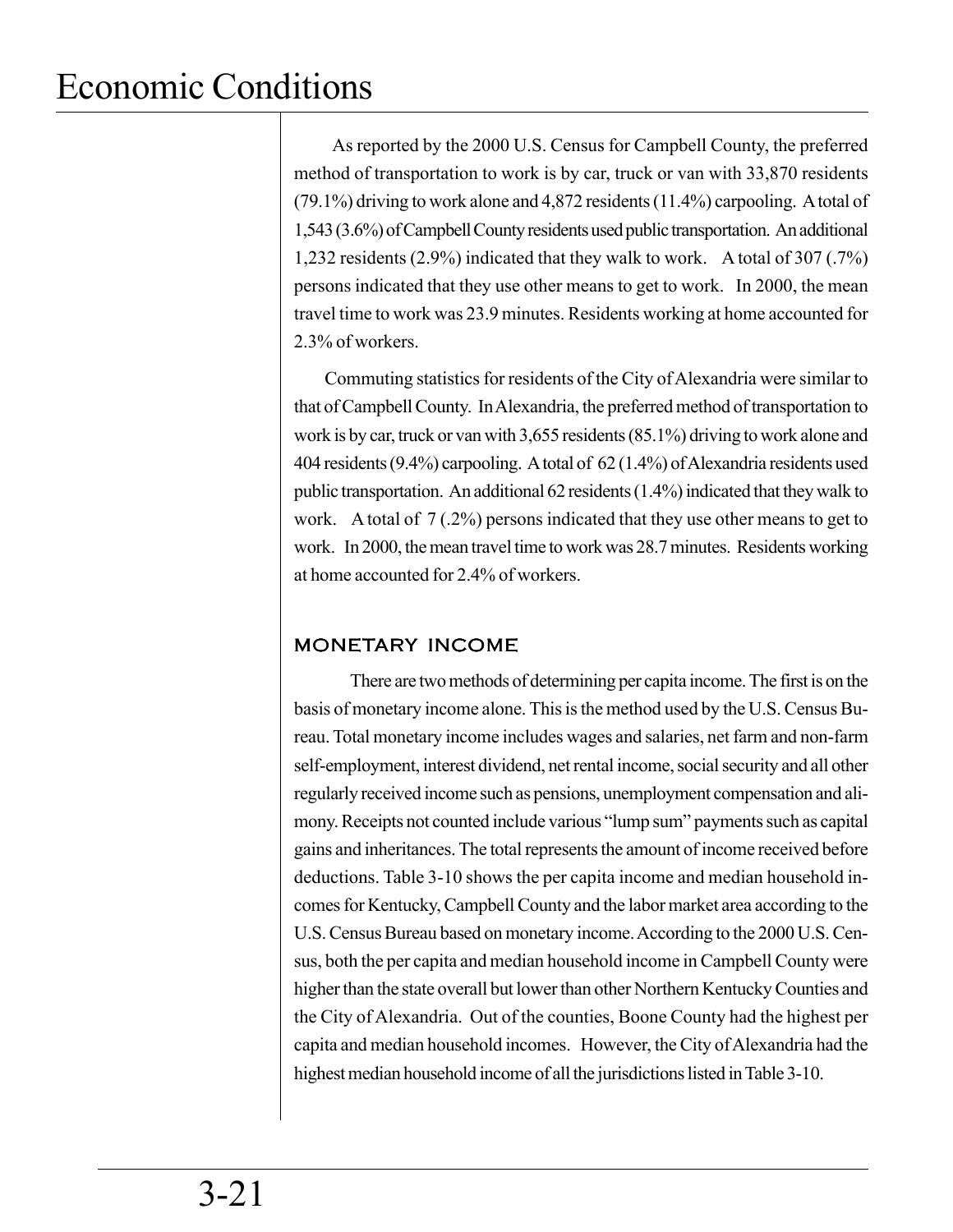#### **TABLE 3-10 CENSUS INCOME DATA 1999**

| <b>Jurisdiction</b>    | Per Capita                | <b>Median Household</b>   |
|------------------------|---------------------------|---------------------------|
| <b>Campbell County</b> | <b>Income</b><br>\$20,637 | <b>Income</b><br>\$41,903 |
| Alexandria             | \$22,001                  | \$55,409                  |
| <b>Boone County</b>    | \$23,535                  | \$53,593                  |
| Kenton County          | \$22,085                  | \$43,906                  |
| Kentucky               | \$18,093                  | \$33,672                  |

*Source: U.S. Census 2000*

#### PERSONAL INCOME

The second method of calculating per capita income is more inclusive and is termed personal per capita income. Personal per capita income includes income received from all sources such as wages and salaries, other labor income (employer contributions to private pension funds, jury and witness fees, etc.) proprietor's income, rental income, dividend and interest earnings by individuals and transfer payments not for services rendered (such as food stamps and welfare payments). Personal contributions for social security are deducted. Personal per capita incomes for Kentucky and Northern Kentucky Counties from 1991 to 2000 are shown in Table 3-11.

#### **TABLE 3-11 PERSONAL PER CAPITA INCOME**

|                        | 1991 | 2000                         | $%$ CHG |
|------------------------|------|------------------------------|---------|
| <b>Campbell County</b> |      | $$17,025$ $$25,047$ $47.1\%$ |         |
| <b>Boone County</b>    |      | \$18,389 \$28,776 56.5%      |         |
| <b>Kenton County</b>   |      | \$18,532 \$28,086 51.6%      |         |
| Kentucky               |      | $$16,207$ $$24,085$ $48.6\%$ |         |

*Source: 2002 Kentucky Deskbook of Economic Statistics*

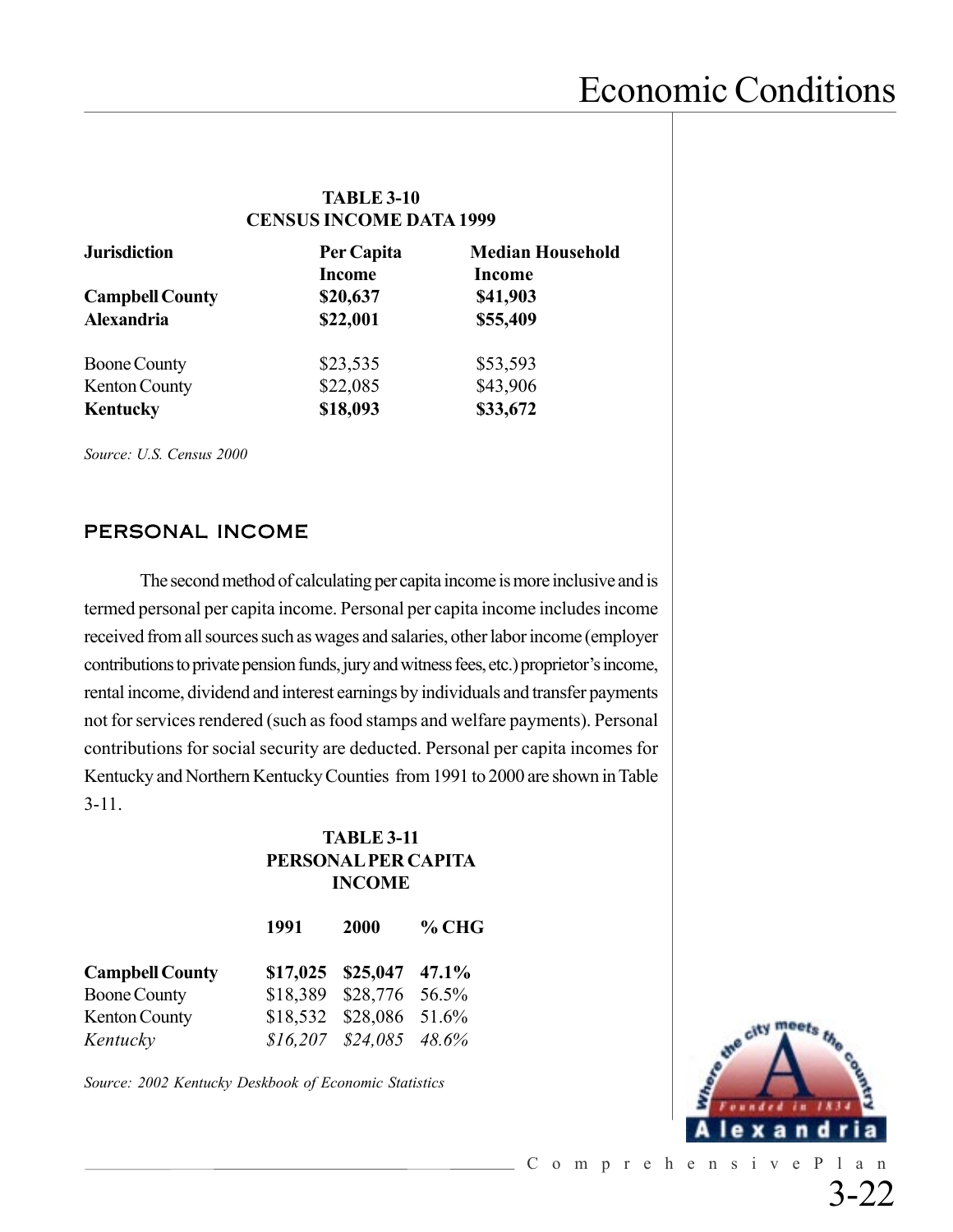The Kentucky Deskbook for Economic Statistics estimates that the personal per capita income for Campbell County increased to \$25,047 in 2000. This is a 47.1% change from 1991. The Deskbook also estimates that the per capita income for the state overall increased to \$24,085 or 48.6% from 1991. As can be seen from the table, Boone County had the highest per capita income in 2000 and experienced the highest percentage increase from 1991 to 2000.

### POVERTY RATE

Poverty level is considered to be the minimum level of monetary income adequate for families of different sizes in consideration of American consumption patterns. These levels are determined by comparing individual or family income with annual income thresholds. The poverty levels are adjusted annually by the U.S. Government. The poverty rate is the percentage of individuals or families with incomes below the poverty level. Table 3-12 shows the poverty rates for Campbell County in 1989 and 1999 as compared to the rates for the Kentucky and other Northern Kentucky Counties. The poverty rate in Campbell County is higher than Boone or Kenton Counties but is significantly lower than the state overall. Boone County had the lowest poverty rate of 5.6% in 1999. It is important to note that the poverty of the City of Alexandria was only 4% in 1999, which is significantly lower than the poverty rate of the state and other Northern Kentucky Counties.

|                        | <b>TABLE 3-12</b><br><b>POVERTY RATES</b> |         |            |
|------------------------|-------------------------------------------|---------|------------|
|                        | 1989                                      | 1999    | <b>CHG</b> |
| <b>Campbell County</b> | $11.0\%$                                  | $9.3\%$ | $-15.5%$   |
| <b>Boone County</b>    | $7.4\%$                                   | $5.6\%$ | $-24.3%$   |
| <b>Kenton County</b>   | $9.9\%$                                   | $9.0\%$ | $-9.1\%$   |
| Kentucky               | 19.0%                                     | 15.8%   | $-16.8\%$  |

*Source: Kentucky Deskbook of Economic Statistics, 2002 (2000 U.S. Census Data)*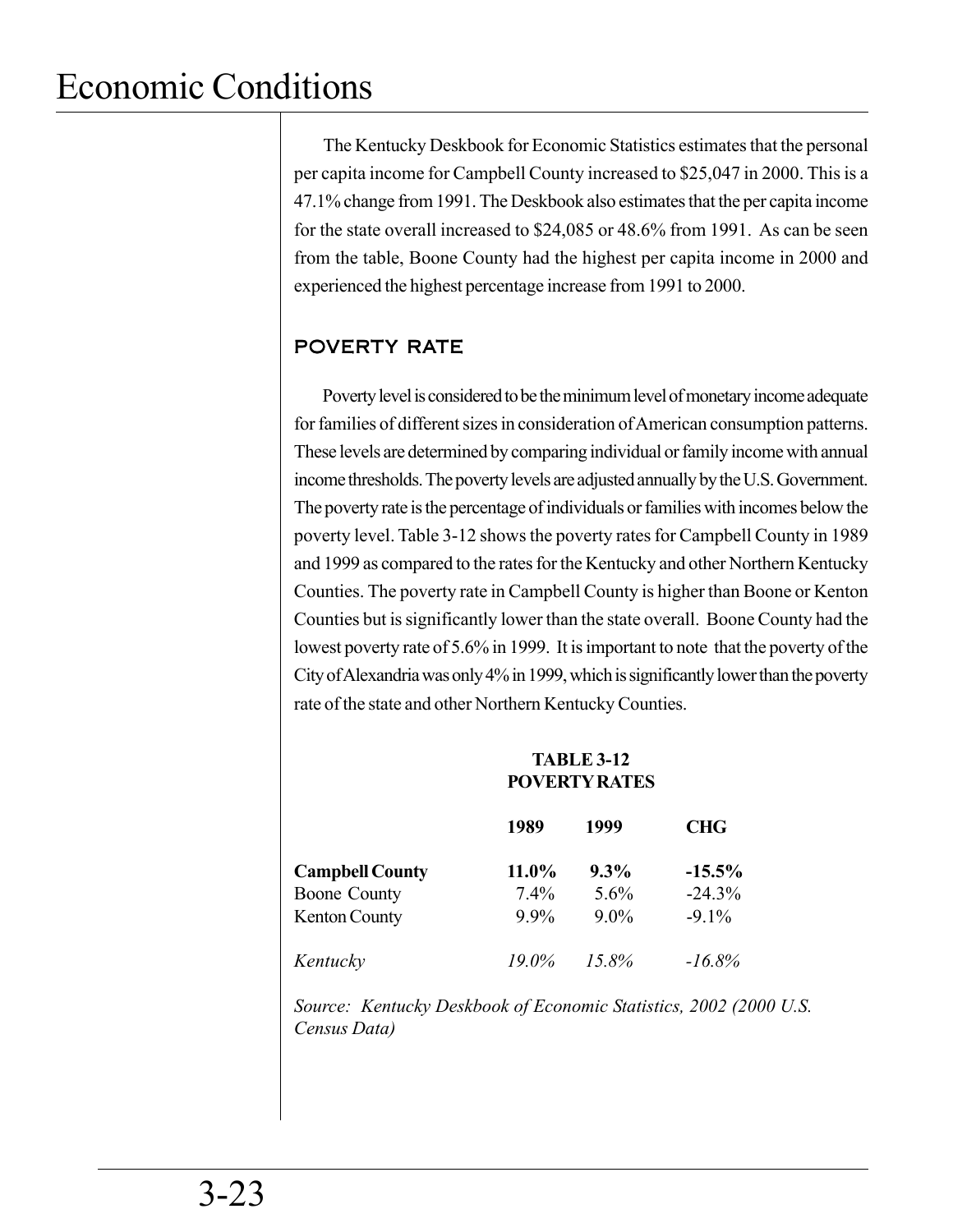#### LOCAL ECONOMIC DEVELOPMENT ACTIVITIES

#### *Northern Kentucky Tri-Ed.*

The Tri-County Economic Development Corporation (Northern Kentucky Tri-Ed) was created as a nonprofit corporation in 1987 under the auspices of the Fiscal Courts in Boone, Kenton, and Campbell Counties and the Northern Kentucky Chamber of Commerce. Northern Kentucky Tri-Ed is the primary economic development marketing agency and primary entity for the retention and expansion of existing industries in the three (3) Northern Kentucky Counties of Boone, Kenton, and Campbell. The organization is governed by a fourteen (14) member board that consists of the three (3) judge executives, two (2) appointees of each county, the Secretary-Treasurer of Tri-Ed, one appointee from Forward Quest, Inc, current and immediate-past chairperson of the Northern Kentucky Chamber of Commerce, and one (1) appointee from the Tri-County Economic Development Foundation. Northern Kentucky Tri-Ed markets and promotes the three (3) Northern Kentucky Counties on a national and international basis, as a location for new or expanding manufacturing projects, office projects, warehouse/distribution projects, and large commercial and service projects. In addition, Northern Kentucky Tri-Ed provides assistance to local companies that are expanding their operations while also working with local communities to develop the resources and infrastructure to support its economic development program. Three primary goals of the organization are:

-the creation of new, diversified job opportunities in Northern Kentucky; -the creation of new revenue opportunities for local governments; -the general growth and expansion of the area economy.

#### *Campbell County Enterprise Zone*

The Campbell County Enterprise Zone (EZ) is an area that offers an exemption from state sales and use taxes, as well as regulatory relief to encourage new and expanding businesses. The intent of the EZ is to stimulate business growth that will increase the area's economic base and create new job opportunities. On November 11, 1986, the Kentucky Enterprise Zone Authority designated the new Enterprise Zone in Campbell County for a period of twenty (20) years with benefits from this program expiring on December 31, 2007.

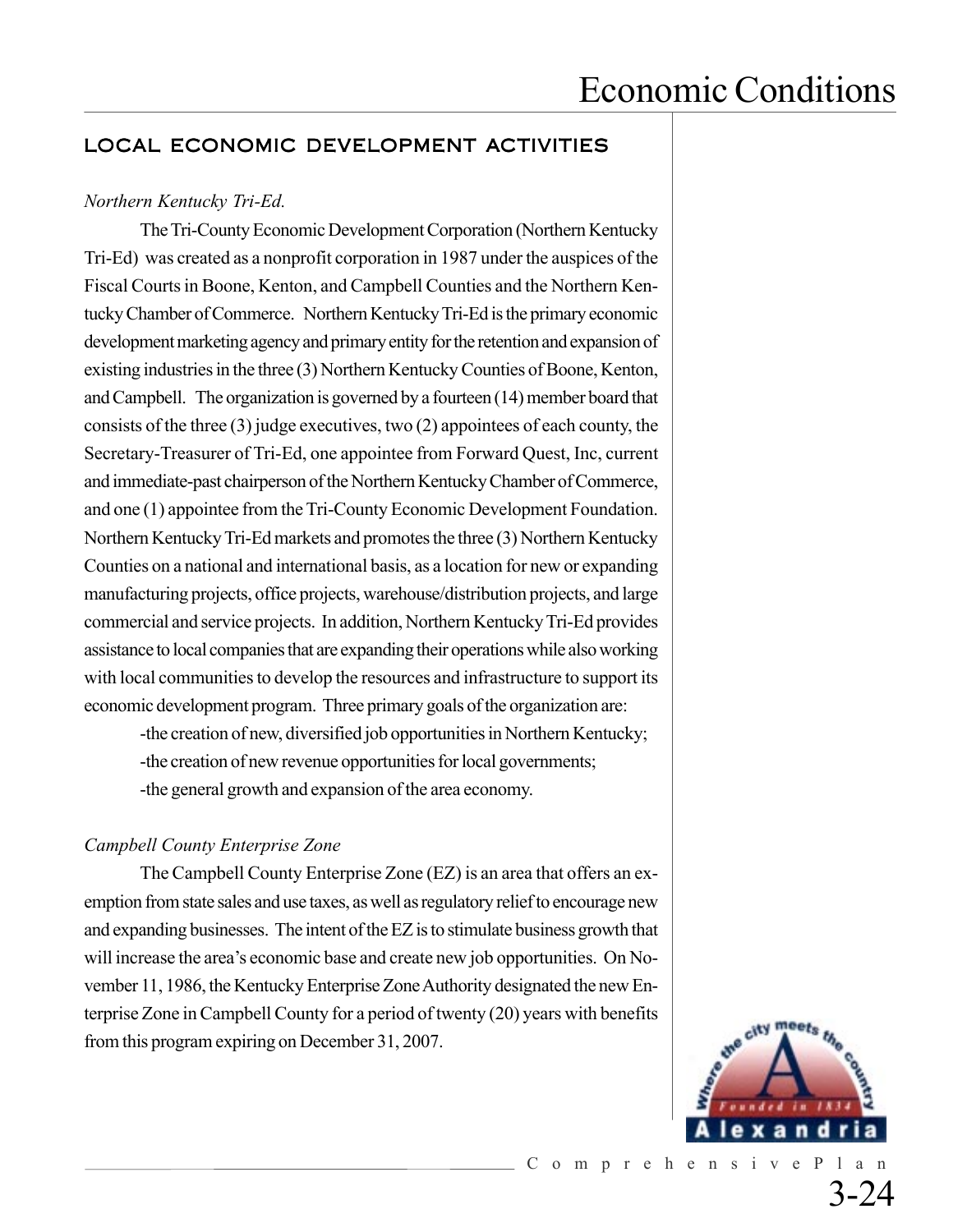Figure 3-6 shows the location of the EZ which is administered by the Campbell County Fiscal Court Planning and Zoning Office located in Newport. Participating jurisdictions include Bellevue, Dayton, Ft. Thomas, Highland Heights, Silver Grove, Newport, Southgate, Wilder, and areas of unincorporated Campbell County. In order to receive enterprise zone benefits, a business must be located within the EZ area and be certified by the Kentucky Enterprise Zone Authority. To become certified businesses must meet the following criteria:

1. The business must have 50% of its employees performing substantially all of their services within the EZ area.

2. To qualify as a new business, a business must have begun operating within the zone after November 11, 1986, when the zone was designated. Twenty-five percent (25%) of the business' employees working twenty (20) or more hours per week, at the business location, must meet the targeted workforce criteria and be maintained throughout certification.

3. To qualify as an existing business, a business must have begun operation in the zone prior to November 11, 1986. The business has the option of (a) increasing its capital investment, less depreciation, by 20% within eighteen (18) months after application; or (b) increasing its total workforce by 20%, of which 25% of the new employees must meet the targeted workforce criteria.

*\*\*Targeted workforce means a Kentucky resident, who has resided in the Commonwealth for at least 90 days and (a) resides within the boundaries of the Campbell County Enterprise Zone; or (b) was unemployed 90 days prior to being employed by the business. The local Department of Employment Services must certify any employee who meets the targeted workforce criteria. A qualified business will be monitored annually to ensure compliance.*

Businesses that qualify for EZ benefits will receive financial and non-financial incentives. Commercial businesses receive issuance of a city real estate property tax assessment moratorium on rehabilitated structures twenty-five (25) years or older, for a period not to exceed five (5) years or until the program expires. New industrial businesses receive a city real estate property tax abatement for five (5) years or until the program expires. For new construction and restoration of structures, the city building permit fees are waived for enterprise zone qualified businesses, although a building permit is required to insure proper compliance with building codes. It is important to note that priority assistance will be provided to enterprise zone qualified businesses that expand or locate in the enterprise zone. This will ensure expedited compliance with building codes, zoning requirements, signage, and other required permits. In addition, businesses will be provided with a security analysis by local police and fire departments and Northern Kentucky University will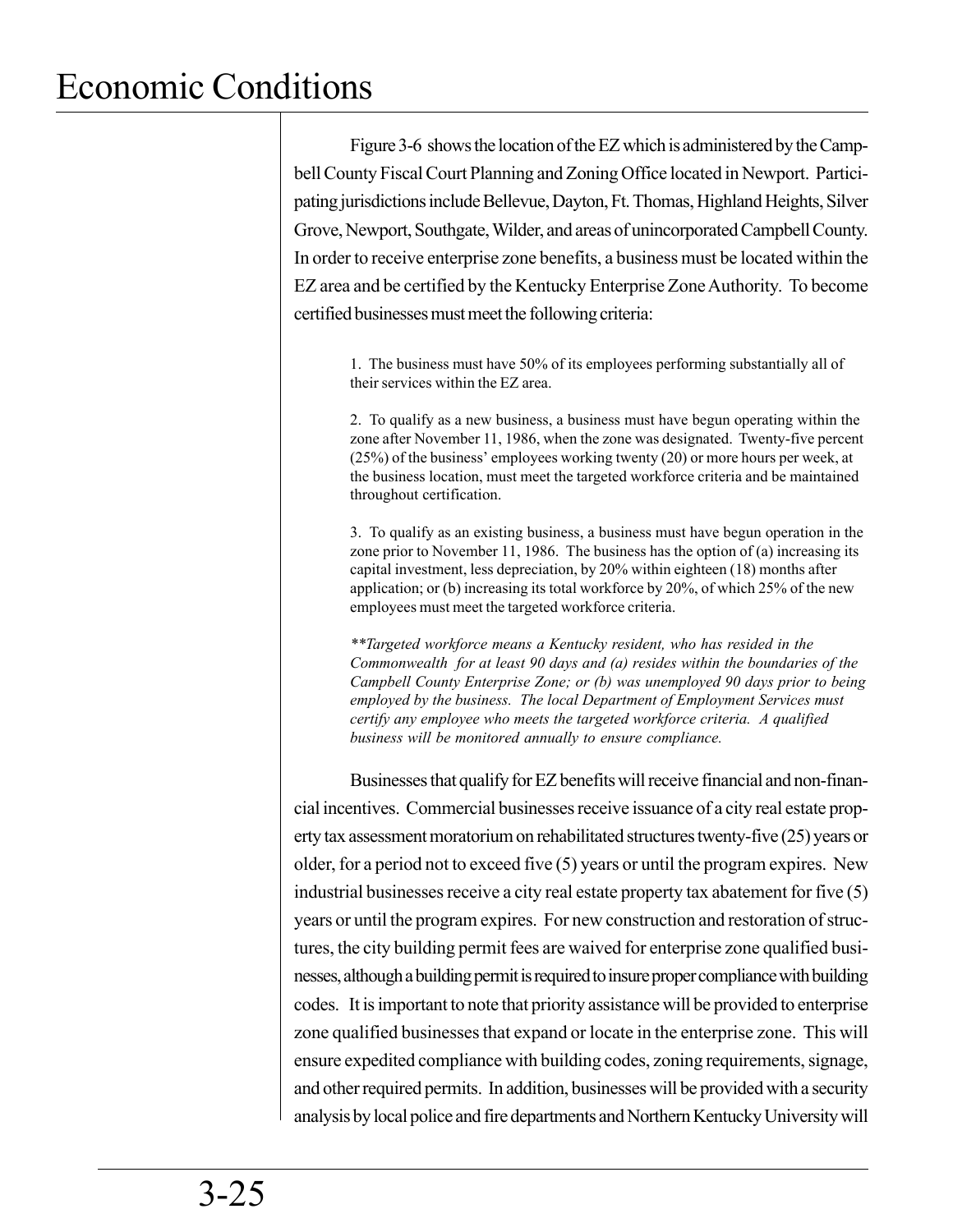provide educational assistance and expertise through its various institutes.

Enterprise Zone Qualified Businesses are also eligible to receive the following state tax incentives:

-Building materials used in remodeling, rehabilitation, or new construction are exempt from sales and use tax.

-An exemption from Kentucky sales tax on equipment and machinery used to conduct business in the EZ.

-An exemption from Kentucky motor vehicle usage tax (limited value for automobiles) on vehicles used to conduct business in the EZ.

-A Kentucky income tax credit up to \$1,500 per employee equal to 10% of the wage of each employee who was unemployed or received public assistance for 90 days prior to employment.

#### *Emerging Technology Commercialization Corridor*

As part of the *New Economy Plan for Northern Kentucky*, released July 31, 2001, it was recommended that regional businesses and government leaders work to leverage the assets of Northern Kentucky University (NKU) and University of Cincinnati (UC) to attract technology-oriented businesses. As part of this economic development initiative, efforts will be focused upon recruiting the high tech divisions of major corporations and successfully incubated tech companies to areas near NKU; more specifically the corridor bounded by US 27, I-275, and the AA-Highway.

As part of the planning process, several strategies to foster the development of the "*emerging technology commercialization corridor*" were formulated. The first strategy was to create a technology business supportive land use plan surrounding the University. To accomplish this task, the City of Highland Heights prepared a comprehensive plan update that focuses its economic development efforts at the entrance to NKU (US 27/Nunn Drive) and at the existing Technology Park adjacent to NKU (I-275/3 Mile Road). Together these areas provide approximately seventeen (17) acres of available land for technology-oriented companies. Highland Height's plan also calls for the development of a hotel and conference center at the entrance to the campus as well. It is important to note that other cities in close



3-27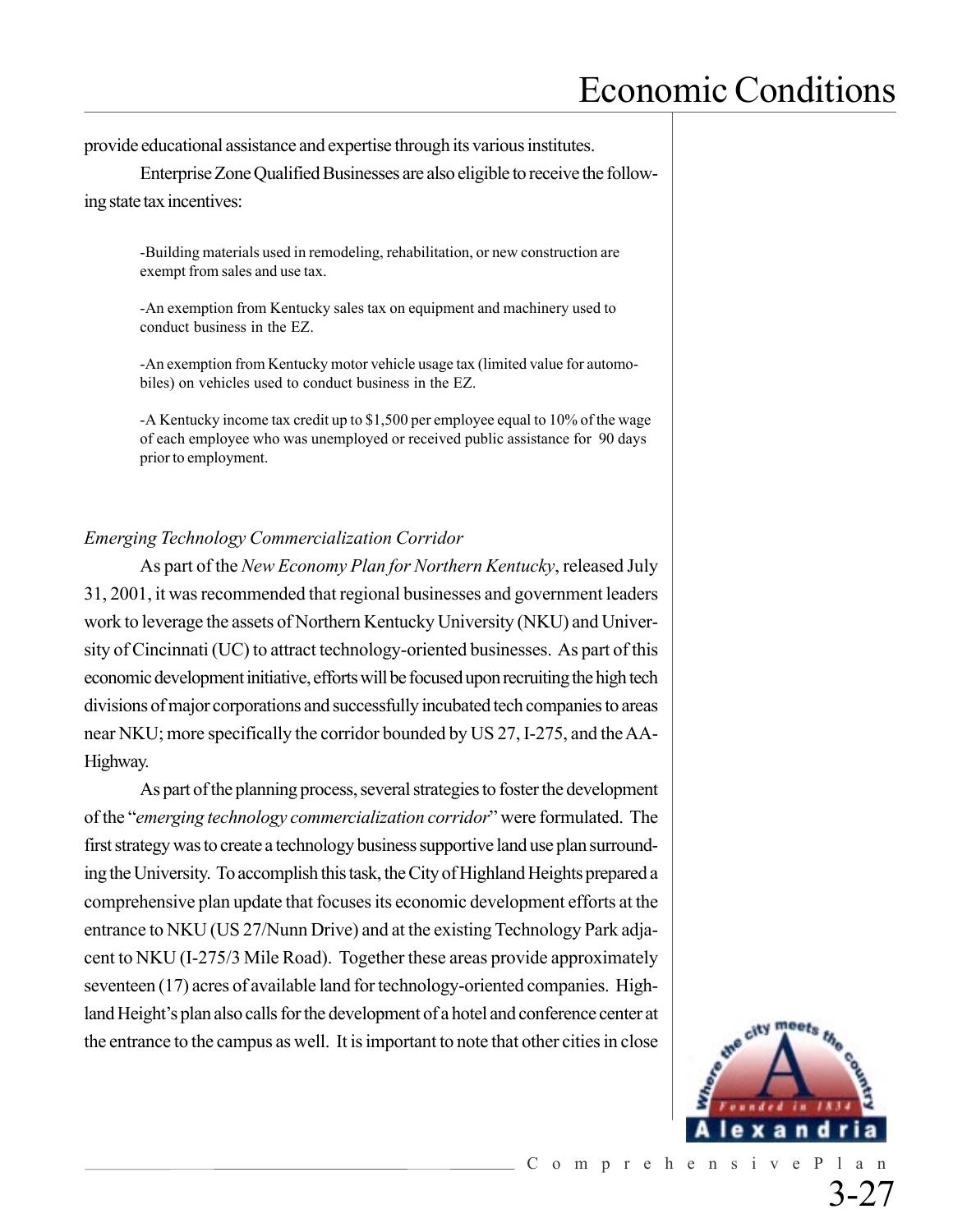proximity to NKU are expected to adopt similar philosophies of economic development, focusing on professional office buildings that cater to high tech companies as they generate tax revenues, in the form of payroll, real estate and occupational license taxes.

Another strategy for the development of this corridor is to improve basic technology infrastructure including broadband fiber-optic wiring to NKU and surrounding areas. It is the goal of the plan to offer ready capacity of 100+MB. In addition, the plan states that it is essential to expand NKU's capabilities on campus to include Internet2. This higher bandwidth and Internet2 capabilities allows NKU, and the technology businesses that it will serve, the ability to conduct distributed computation, provide virtual laboratories, digital libraries, distributed learning capabilities, digital video and tele-immersion.

Other strategies to create this corridor include:

- 1. Establishing a center for Information Technology at NKU.
- 2. Improving advanced technology infrastructure in the project area.
- 3. Developing a Commonwealth of Kentucky Tech Business Incentive Program.
- 4. Seeking a developer/investor to build Spec Technology Facilities on NKU Foundation/NKU properties (adjacent to NKU).
- 5. Develop a Tech Corridor Marketing Plan in conjunction with the Campbell County Fiscal Court and other interested cities surrounding NKU.

### **SUMMARY**

While there are only three (3) manufacturing firms near the Alexandria Planning Area, manufacturing jobs are still an important sector of the economy to residents and the community overall as this sector supplies a large amount of jobs which are the highest paying. The service industry and retail sectors are growing rapidly in the local economy; however, they are the lowest paying. The tourism and travel industry has also become increasingly important to the local economy, due to the river front improvements and the development of Newport on the Levee.